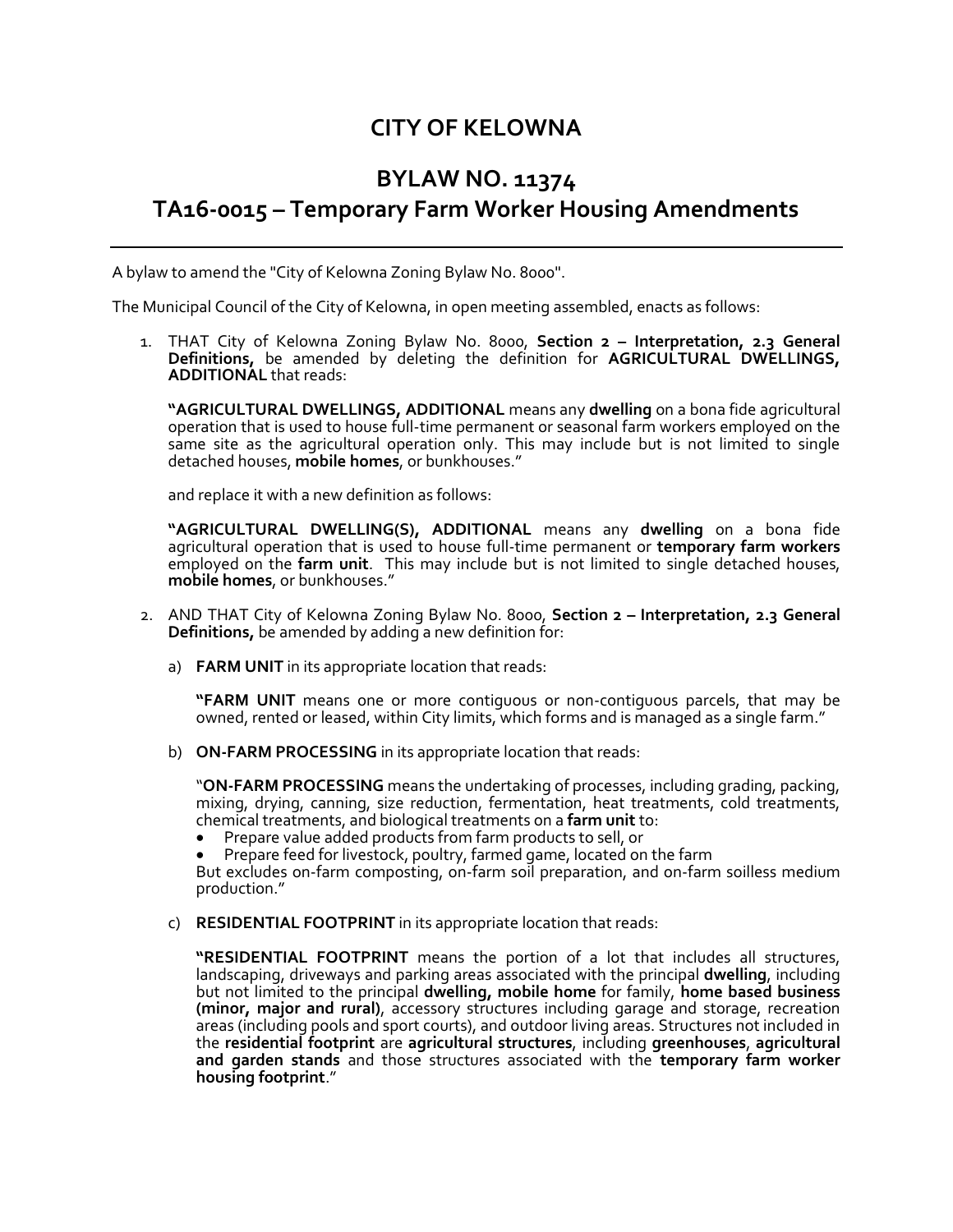d) **TEMPORARY FARM WORKER(S)** in its appropriate location that reads:

**"TEMPORARY FARM WORKER(S)** means an individual or individuals who carry out agricultural work on a temporary and seasonal basis on a **farm unit**."

e) **TEMPORARY FARM WORKER HOUSING (TFWH)** in its appropriate location that reads:

**"TEMPORARY FARM WORKER HOUSING (TFWH)** means a dwelling to temporarily accommodate **temporary farm worker(s)**, which is accessory to a **farm unit**, that is used to provide space for cooking, sanitary, living and sleeping."

f) **TEMPORARY FARM WORKER HOUSING (TFWH) FOOTPRINT** in its appropriate location that reads:

**"TEMPORARY FARM WORKER HOUSING (TFWH) FOOTPRINT** means the portion of a lot that includes all structures, driveways and parking areas associated with the **temporary**  farm worker housing, including but not limited to structures for cooking, sanitary, living and sleeping. The footprint does not include the vegetated buffer."

3. AND THAT City of Kelowna Zoning Bylaw No. 8000, **Section 9 – Specific Use Regulations,** be amended by adding a new section **9.13 Temporary Farm Worker Housing** as follows:

#### **"9.13 Temporary Farm Worker Housing**

- 9.13.1 The following requirements must be met prior to the issuance of a permit for a **Temporary Farm Worker Housing (TFWH)** structure:
	- (a) Farm Classification for the parcel, as determined by the *BC Assessment Act*.
	- (b) Minimum farm unit size is 3.8 ha.
	- (c) The need for **temporary farm worker housing** onsite to house **temporary farm workers** must be demonstrated through documentation such as a contract with the federal government through a migrant worker program, such as the Seasonal Agricultural Worker Program, farm receipts and / or previous employment records, and/or a farm plan prepared by a professional agrologist.
	- (d) New **TFWH** structures shall include a communal kitchen.
	- (e) The **TFWH** shall be occupied only during the **farm u**nit's growing, harvesting and pruning periods.
	- (f) A statutory declaration must be filed with the City of Kelowna annually, by January 31st, stating that the building will be used only for **TFWH** and specify the time(s) of year when the **TFWH** will be occupied. The specified period of time may be no greater than ten months of that calendar year."
	- (g) If the **temporary farm worker housing** is vacant for two consecutive growing seasons, the owner will remove, at their expense, any temporary structures for **temporary farm worker housing**, and remove or decommission any existing buildings that had been repurposed for **temporary farm worker**  housing purposes, by December 31<sup>st</sup> of the second year of vacancy.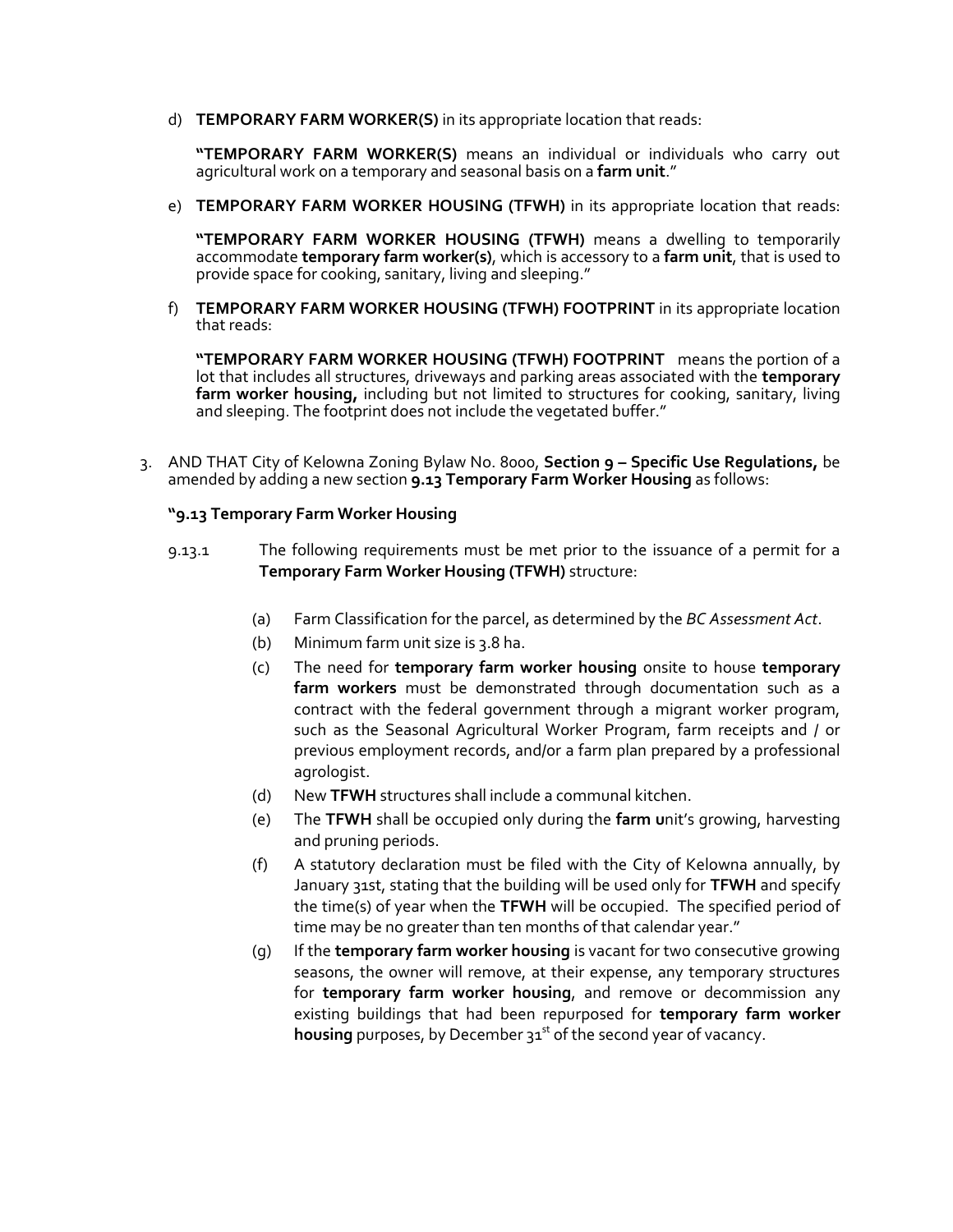#### 9.13.2 **TFWH** Footprint Size

a) **TFWH footprint** may not exceed 0.20 ha for **structure(s)** to accommodate a maximum of forty **temporary farmworkers** and may not exceed 0.30 ha for **structure(s)** to accommodate a maximum of sixty **temporary farm workers**."

### 9.13.3 **TEMPORARY FARMWORKER ALLOCATION**

- (a) **Structure(s)** to accommodate a maximum of **forty temporary farm workers**  per each city sector as identified on **Official Community Plan** Map 5.4 for parcels up to eight hectares. For parcels eight hectares or more, **structure(s)** to accommodate a maximum of sixty **temporary farm workers** per each city sector as identified on **Official Community Plan** Map 5.4.
- (b) **Farm units** with **greenhouses** and/or **on-farm processing** structures may increase allowable number of workers by 1 worker per each 1000 m2 of **greenhouse** and/or **on-farm processing** structures.
- (c) Where a **farm unit** comprises multiple parcels of land, a restrictive covenant shall be registered on all **farm unit** parcels within the same sector of the **temporary farm worker housing** as identified on **Official Community Plan**  Map 5.4 restricting the development of further **TFWH** on said parcels within that sector.
- 4. AND THAT City of Kelowna Zoning Bylaw No. 8000, **Section 11 – Agricultural Zones,** be amended by:
	- a) Deleting "**agricultural dwellings additional**" in section 11.1.3 Secondary Uses and replacing it with "**agricultural dwelling(s) additional**"; and
	- b) Adding a new subparagraph (f) to **Section 11.1.4 Buildings and Structures Permitted** that reads:

"f) **TFWH** may be in one of the following structure types:

- i. Existing **structure** with a Building Permit that was approved at least 2 years prior to **TFWH** application, to be converted into **TFWH**, on the parcel within the **farm unit**.
- ii. New **TFWH** must be in temporary **structures** on non-permanent foundations, such that it is designed to be removed by a truck or vehicle. Concrete pads or foundations are not permitted."
- 5. This bylaw shall come into full force and effect and is binding on all persons as and from the date of adoption.

Read a first time by the Municipal Council this 10<sup>th</sup> day of April, 2017.

Considered at a Public Hearing on the  $2^{nd}$  day of May, 2017.

Amended at first reading by the Municipal Council this

Re-Considered at a Public Hearing on the